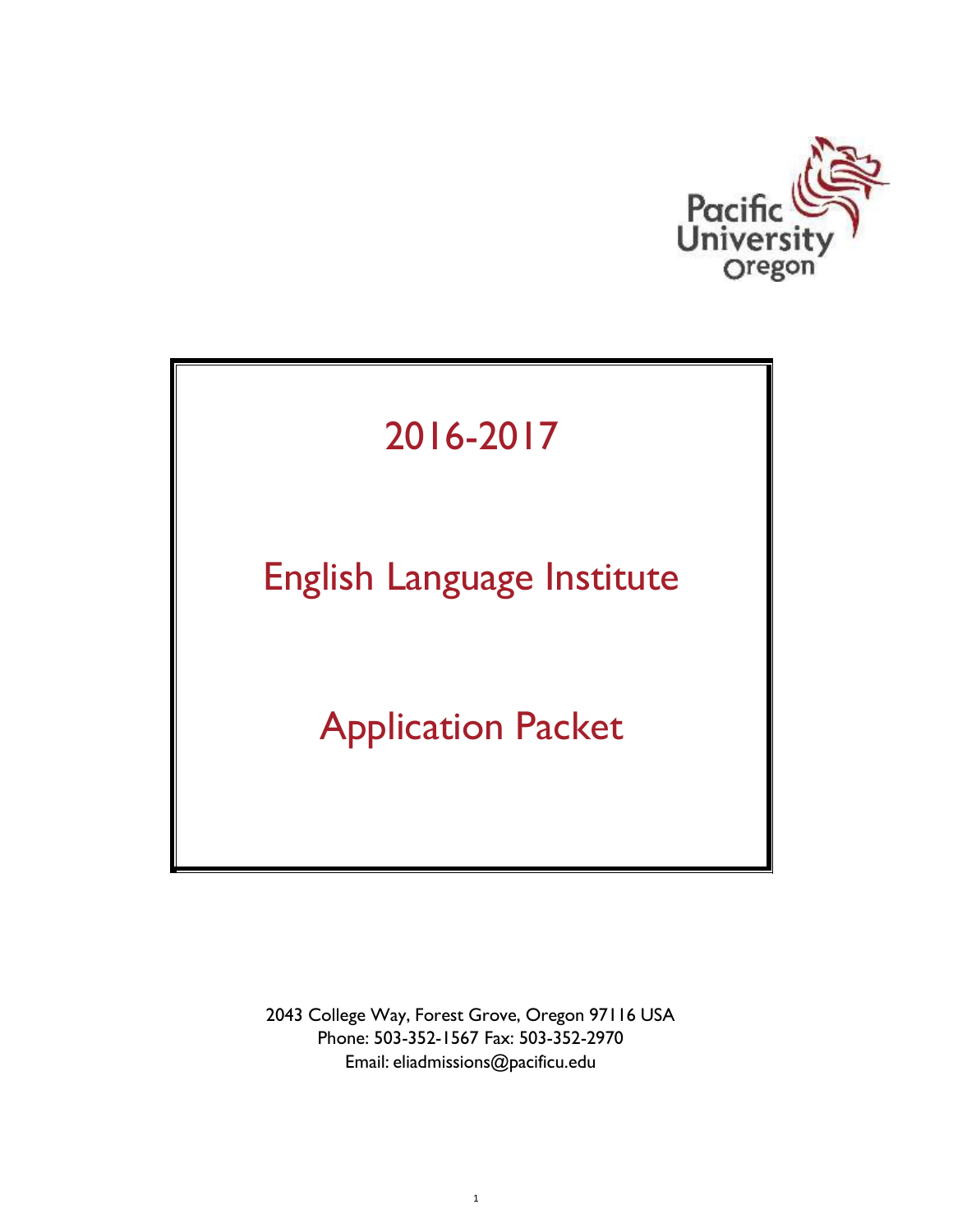## **Table of Contents**

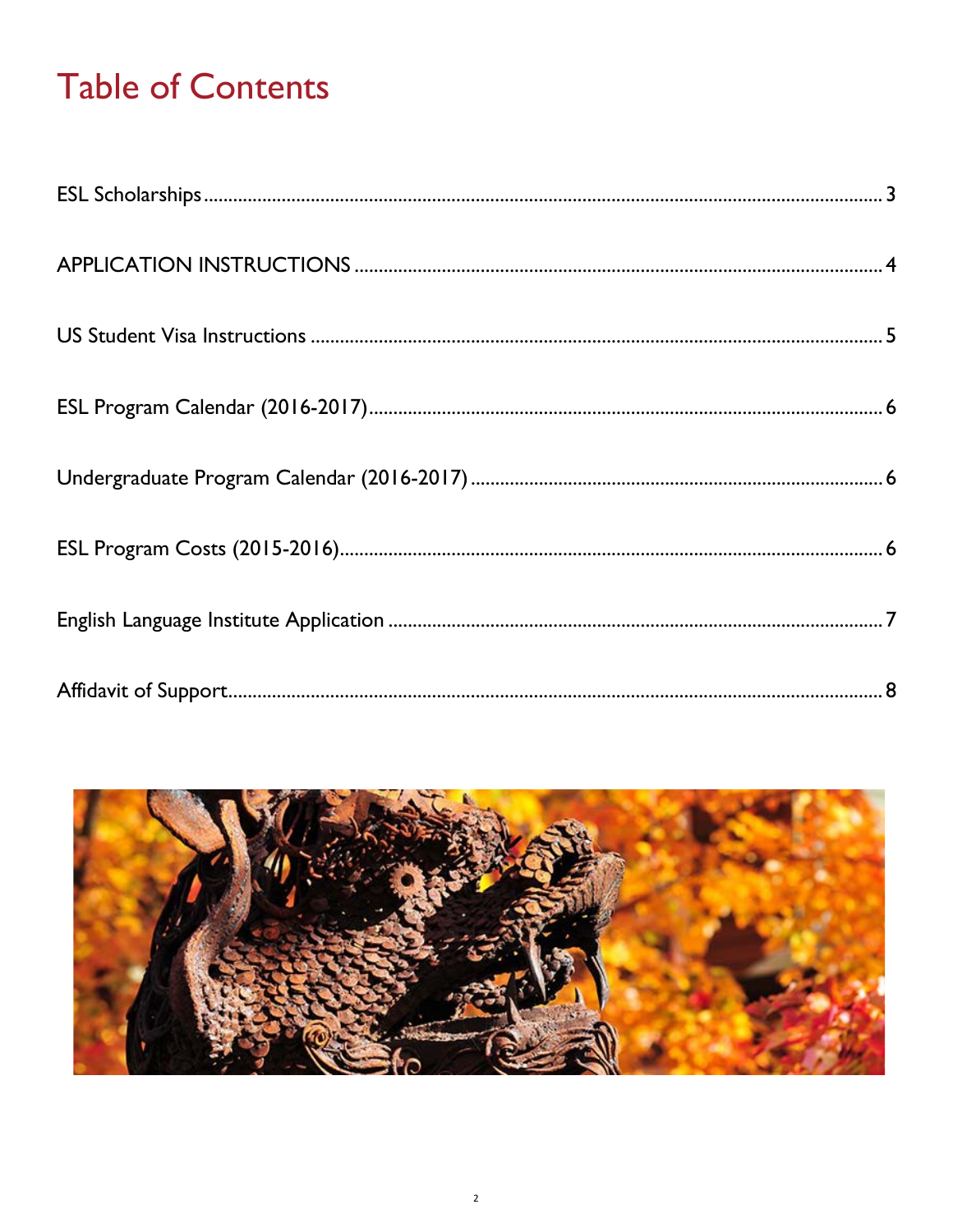

### <span id="page-2-0"></span>ESL Scholarships

The purpose of our ESL Scholarships is to reward students with top scores in their ESL classes.

Pacific offers one ELI scholarship each session for a currently enrolled student. To receive a scholarship, a student must have already studied two 7-weeks terms in the English Language Institute with perfect grades (4.0 GPA on a  $0 - 4$  scale). The winner will be picked randomly from all qualified students who apply.

Students who win this scholarship can study one ELI session, full-time, with no charge for ESL course tuition.

The maximum ESL award per students is equal to one 7-week term of ESL tuition.

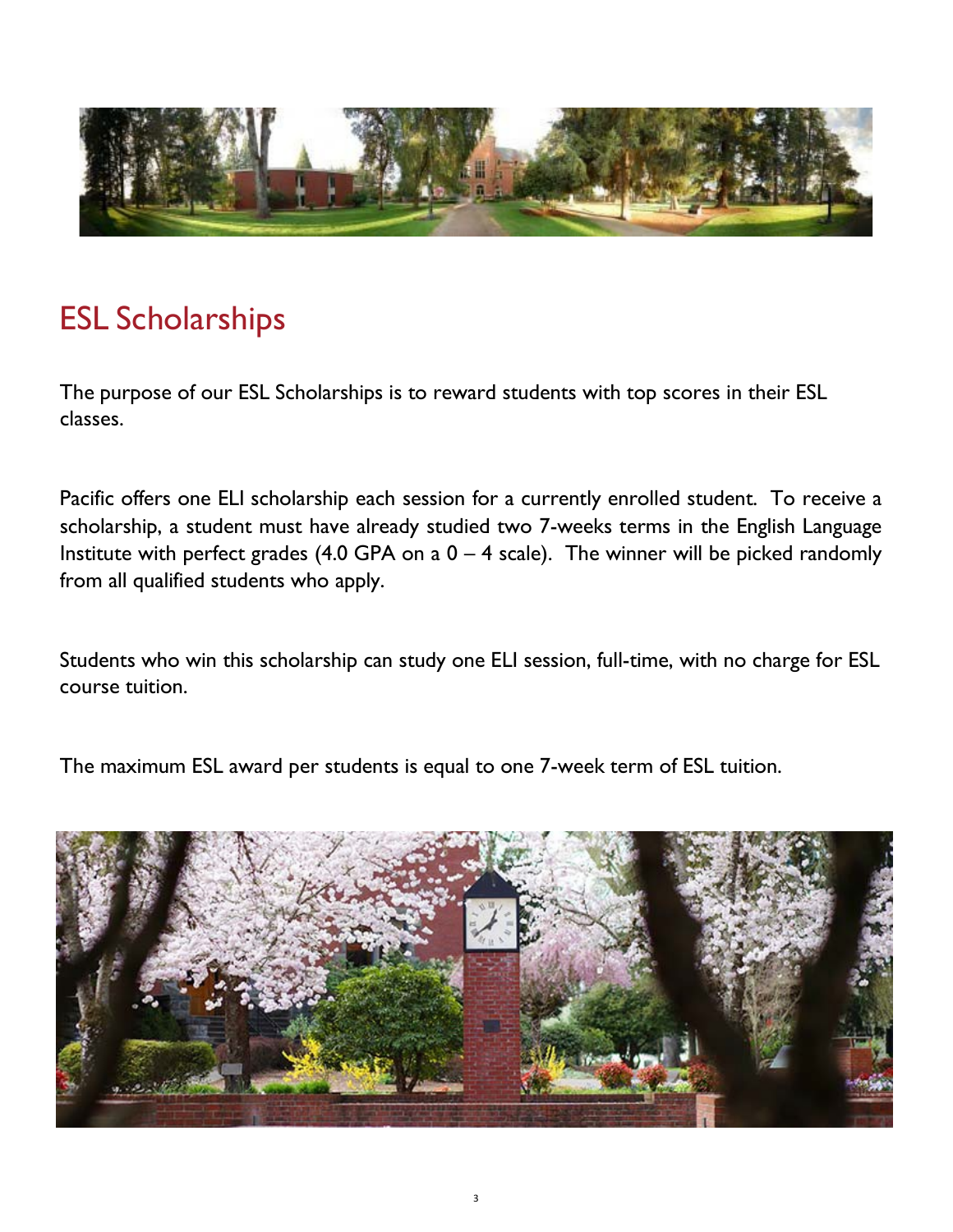## <span id="page-3-0"></span>APPLICATIONINSTRUCTIONS

The following documents are required for the DS-2019 (US Immigration form).

Please send by post, fax or email:

- 1. ELI Application Form (pages 7 & 8)
- 2. Copy of High School Transcript & Diploma

or Certificate, or Copy of College Transcript

3. Copy of Bank Statement (and a signed affidavit of support if the bank account given is not in the student's name)



4. Copy of photo page in Passport



REQUIRED: After you have been accepted for ESL ADMISSION, please also send us:

- 1. Arrival Form for Airport Pick-Up
- 2. Required Immunization Record. We MUST receive this before your arrival.
- 3. Housing Application--if you are not married, under age 25 and want to live on campus in a dormitory.

To apply for a Homestay, please visit: [www.andeo.org](http://www.andeo.org/)

**PLEASE NOTE:** NO APPLICATION FEE IS NECESSARY but if express mail is used to ship documents, the student will be charged. For students who live in the following countries, we send I-20 by regular airmail: Australia, Austria, Belgium, Canada, Denmark, France, Germany, Great Britain, Holland, Italy, Japan New Zealand, Norway, Portugal, South Korea, Spain, Switzerland, Sweden and Taiwan. For all other countries, express mail shipping of documents by express mail is required at students' expense.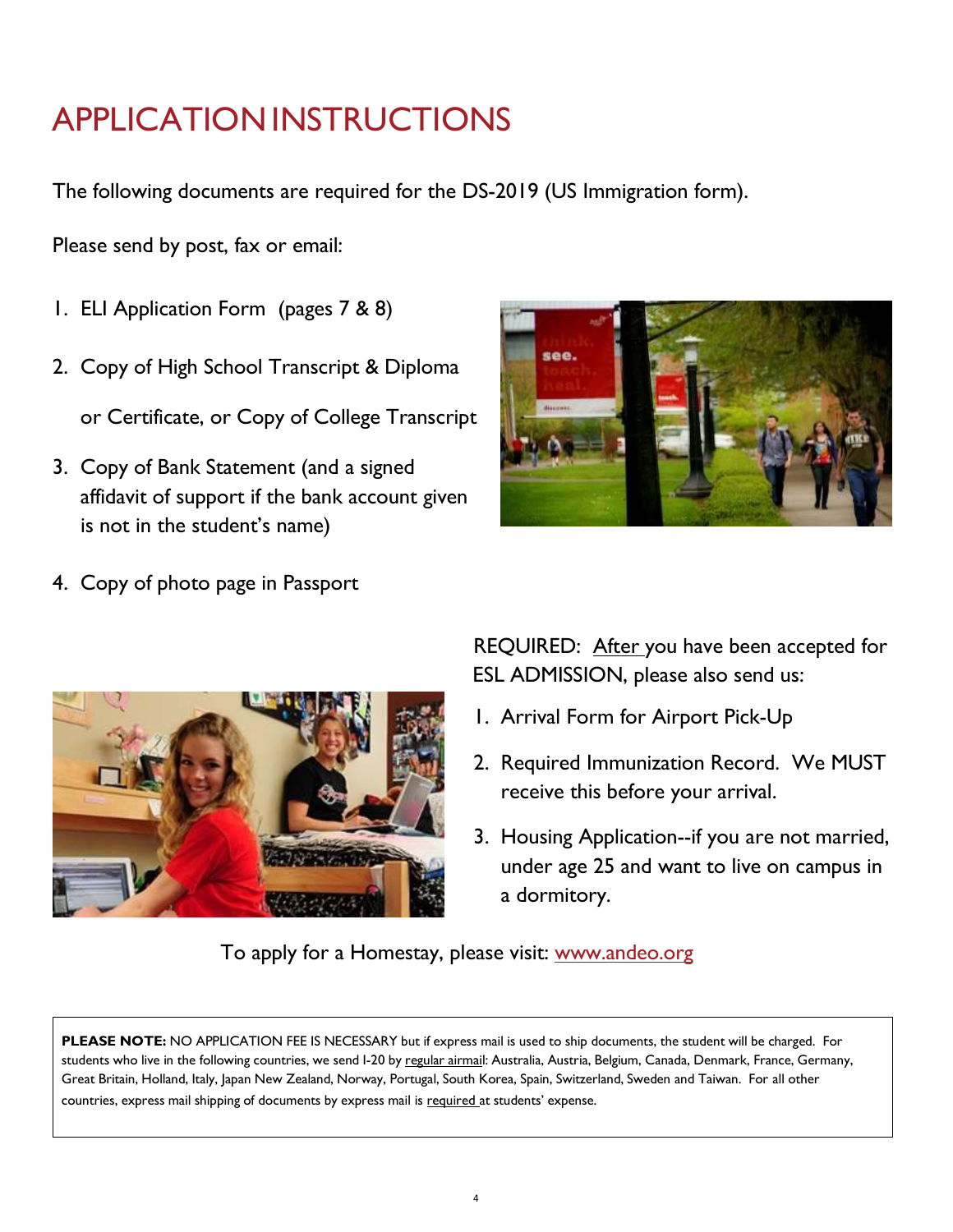### <span id="page-4-0"></span>US Student Visa Instructions

After you apply to Pacific University and are accepted, we will send you an official acceptance letter and a US Immigration form DS-2019. You can then apply for your student visa at the US Embassy in your home country. If you are already in the U.S., please contact us for visa instructions.

#### TO GET YOUR J-1 STUDENT VISA, FOLLOW THESE 3 STEPS:

#### 1. Pay your US\$200 SEVIS FEE (I-901) Online.

Please do this step immediately after receiving your DS-2019. This is not a school fee. It is a US Government fee. Please go to: [www.fmjfee.com](http://www.fmjfee.com/) and follow the directions. It will ask for your SEVIS ID number. Your SEVIS ID number is located at the top of your DS-2019 (it begins "N000"). You will need to pay this fee before you visit the US Embassy or Consulate. Be sure to print a copy of your I-901 receipt and take it to your visa appointment.

#### 2. Make a Visa Appointment at the US Embassy or Consulate in Your Country.

Please do this step immediately after receiving your DS-2019. Telephone or visit the US Embassy website to make the appointment. You may need to wait several weeks for this appointment. You will need to give your SEVIS ID NUMBER to make this appointment.

#### 3. Go to Your Visa Appointment

You should bring following documents to the appointment.

- Your DS-2019
- Your I-901 fee receipt
- Your passport
- The DS-156 Visa Application (https://evisaforms.state.gove/ds156.asp)
- Your original financial documents

Be sure to learn the details of Pacific University. Explain details of your study plan. Explain why your education in the US will help you when you return to your home country. Explain why you will return to your home country after you finish studying.

#### TO ENTER THE U.S. CARRY THESE DOCUMENTS WITH YOU

- Your Passport (must be valid for at least 6 months after the start of your program)
- Your I-20 and a Signed Letter of Acceptance From School
- Your Financial Documents
- The Name and Contact Information of Your School Advisor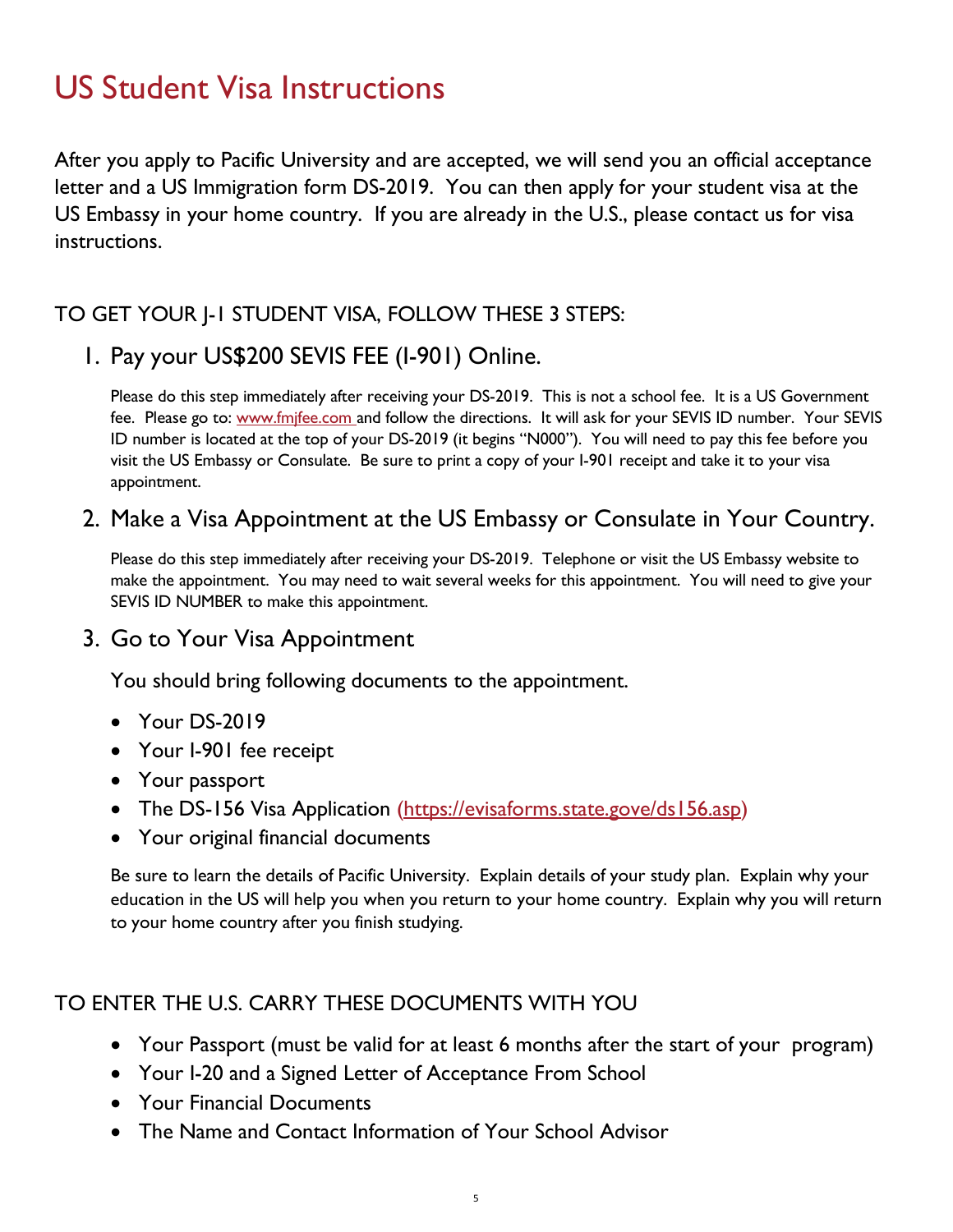## <span id="page-5-0"></span>ESL Program Calendar (2016-2017)

for students admitted to the non-credit English Language Institute only

| <b>Name of Term</b>                                                                 | Length of<br>Term | <b>Arrival Date</b> | <b>Required</b><br><b>Orientation</b> | <b>Ist Day of</b><br><b>Class</b> | Last Day of<br><b>Class</b> |
|-------------------------------------------------------------------------------------|-------------------|---------------------|---------------------------------------|-----------------------------------|-----------------------------|
| <b>Fall A 2016</b>                                                                  | 7 weeks           | 8/21-22/2016        | 8/23-26/2016                          | 8/29/2016                         | 10/14/2016                  |
| <b>Fall B 2016</b>                                                                  | 7 weeks           | 10/17-18/2016       | 10/19-20/2016                         | 10/24/2016                        | 12/9/2016                   |
| <b>Winter Break</b><br>12/10/2016 to 1/8/2017<br>Dormitories Stay Open During Break |                   |                     |                                       |                                   |                             |
| Winter 2017                                                                         | 2 weeks           | $1/2 - 3/2017$      | $1/4 - 5/2017$                        | 1/9/2017                          | 1/24/17                     |
| Spring A 2017                                                                       | 7 weeks           | $1/30 - 31/2017$    | $2/1 - 2/2017$                        | 2/6/2017                          | 3/24/2017                   |
| 3/25/2017 to 4/2/2017<br>Dormitories Stay Open During Break.<br><b>Spring Break</b> |                   |                     |                                       |                                   |                             |
| Spring B 2017                                                                       | 7 weeks           | 3/27-28/2017        | 3/29-30/2017                          | 4/3/2017                          | 5/19/2017                   |
| Summer 2017                                                                         |                   | To Be Announced     |                                       |                                   |                             |

#### **ESL Program** Dates are U.S. style: MM / DD/ YY.

**\*These dates may change. Please contact the school before making travel or study plans.**

### <span id="page-5-1"></span>Undergraduate Program Calendar (2016-2017)

for students fully admitted or conditionally admitted to Bachelor Degree programs

College of Arts & Science and College of Business Date are U.S. style: MM/DD/YYYY.

| Name of<br>Term                                                    | Length of<br>Term | <b>Application</b><br><b>Deadline</b> | <b>Arrival Date</b> | <b>Required</b><br><b>Orientation</b> | I <sup>st</sup> Day of<br><b>Class</b> | Last Day of<br><b>Class</b> |
|--------------------------------------------------------------------|-------------------|---------------------------------------|---------------------|---------------------------------------|----------------------------------------|-----------------------------|
| <b>Fall 2015</b>                                                   | 15 Weeks          | 6/18/2016                             | 8/21-22/2016        | 8/23-26/2015                          | 8/29/2015                              | 12/14/2016                  |
| Winter Break Dormitories Stay Open During Break                    |                   |                                       |                     |                                       |                                        |                             |
| Spring 2016                                                        | 15 Weeks          | 11/23/2016                            | $1/23 - 24/2017$    | 1/25-26/2017                          | 1/30/2017                              | 5/16/2017                   |
| Spring Break 3/25/2017-4/1/2017 Dormitories Stay Open During Break |                   |                                       |                     |                                       |                                        |                             |
| Summer Break Limited Housing Available                             |                   |                                       |                     |                                       |                                        |                             |

**\*These dates may change. Please contact the school before making travel or study plans.**

### <span id="page-5-2"></span>ESL Program Costs (2015-2016)

|                                                  | <b>ESL PROGRAM</b> | Any Full Semester      | <b>Full Academic Year</b> |  |
|--------------------------------------------------|--------------------|------------------------|---------------------------|--|
|                                                  | (Any 7-weeks)      | (14-Weeks) ESL PROGRAM | (28-Week) ESL PROGRAM     |  |
|                                                  | US\$               | US\$                   | US\$                      |  |
| Tuition                                          | 2,340              | 4,680                  | 9,360                     |  |
| <b>University Fees</b>                           | 234                | 467                    | 934                       |  |
| <b>Application Fee</b>                           | υ                  | 0                      | 0                         |  |
| Room & Meals                                     | 2,956              | 5,911                  | l I,822                   |  |
| <b>Books</b>                                     | 100                | 200                    | 400                       |  |
| Health Insurance                                 | 450                | 900                    | 1,800                     |  |
| <b>TOTAL*</b><br>$\mathbf{v}$ , and $\mathbf{v}$ | 6,080<br>$\bullet$ | 12,158<br>$\cdot$ .    | 24,316                    |  |

**\*These estimated costs may change without notice.**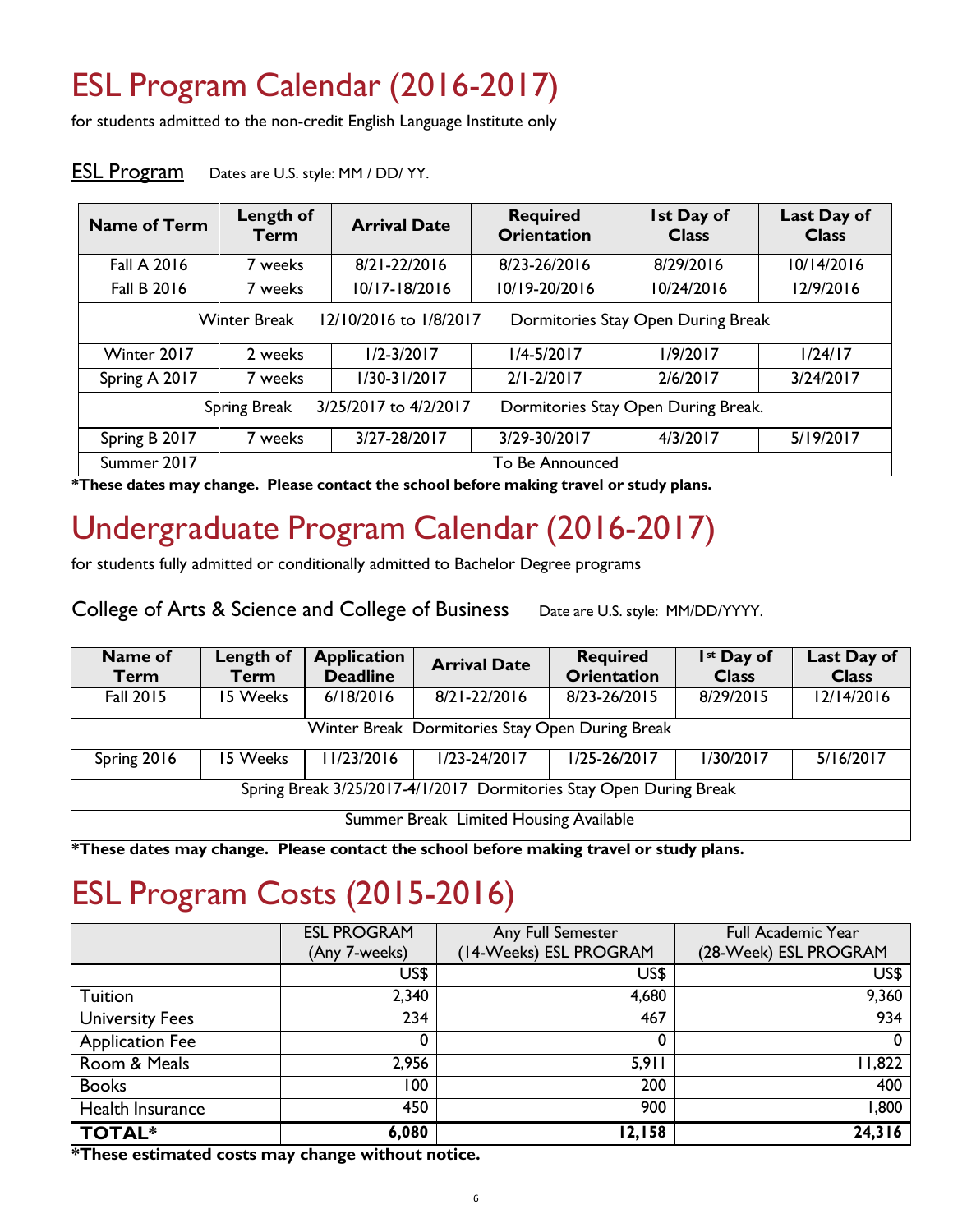|                                                                                                                                                                                                              | <b>Pacific University</b>  |                                                                                                                            |                                                    | Page 1 of 2 |
|--------------------------------------------------------------------------------------------------------------------------------------------------------------------------------------------------------------|----------------------------|----------------------------------------------------------------------------------------------------------------------------|----------------------------------------------------|-------------|
| English Language Institute                                                                                                                                                                                   |                            |                                                                                                                            |                                                    |             |
|                                                                                                                                                                                                              | <b>ESL Application</b>     |                                                                                                                            |                                                    |             |
| When do you want to begin studying?<br>□Fall A (late-August to mid-October)<br>$\Box$ Fall B (late-October to early-December)                                                                                |                            | $\square$ Summer (late-May to early July)<br>□Spring A (late-January to late March)<br>□ Spring B (early-April to mid-May) |                                                    |             |
|                                                                                                                                                                                                              |                            |                                                                                                                            |                                                    |             |
| Personal Information (should be same as in applicant's passport)                                                                                                                                             |                            |                                                                                                                            |                                                    |             |
| <b>Family Name (surname)</b><br><b>Given Name</b>                                                                                                                                                            |                            | Middle Name                                                                                                                |                                                    |             |
| mm/dd/yyyy                                                                                                                                                                                                   | $\Box$ Male                |                                                                                                                            | $\Box$ Female                                      |             |
| <b>Mailing Address</b>                                                                                                                                                                                       |                            |                                                                                                                            |                                                    |             |
| the control of the control of the control of the control of the control of                                                                                                                                   |                            |                                                                                                                            |                                                    |             |
|                                                                                                                                                                                                              |                            |                                                                                                                            |                                                    |             |
| Permanent Home Country Address (if different from mailing address above)                                                                                                                                     |                            |                                                                                                                            |                                                    |             |
| <b>Emergency Contact Information</b>                                                                                                                                                                         |                            |                                                                                                                            |                                                    |             |
|                                                                                                                                                                                                              |                            |                                                                                                                            |                                                    |             |
|                                                                                                                                                                                                              |                            |                                                                                                                            |                                                    | Are         |
| you transferring to the ELI from another school in the United States?<br>TYes                                                                                                                                |                            |                                                                                                                            |                                                    | $\Box$ No   |
| What is your US Visa Status AT THIS TIME?<br>$\Box$ I have an F-1 visa $\Box$ I have a J-1 visa<br>Education                                                                                                 |                            | $\Box$ No visa at this time<br>$\Box$ I'm a Permanent Resident                                                             | $\Box$ I'm a US Citizen                            |             |
| Have you graduated from High School?                                                                                                                                                                         |                            |                                                                                                                            | □Yes □No Graduation Date: <u>_________________</u> |             |
| Have you attended college or university?                                                                                                                                                                     | $\square$ Yes $\square$ No |                                                                                                                            |                                                    |             |
| Have you taken TOEFL or IELTS?                                                                                                                                                                               |                            |                                                                                                                            | □Yes □No Score: Date of test: ________             |             |
| How did you first hear about Pacific University?                                                                                                                                                             |                            |                                                                                                                            |                                                    |             |
| "I hereby certify that all information on this application form is true and accurate. I understand that giving false<br>information is cause for rejecting or terminating enrollment at Pacific University." |                            |                                                                                                                            |                                                    |             |

Student's signature Date

PLEASE COPY THIS PAGE AND MAIL or FAX or EMAIL TO PACIFIC UNIVERSITY